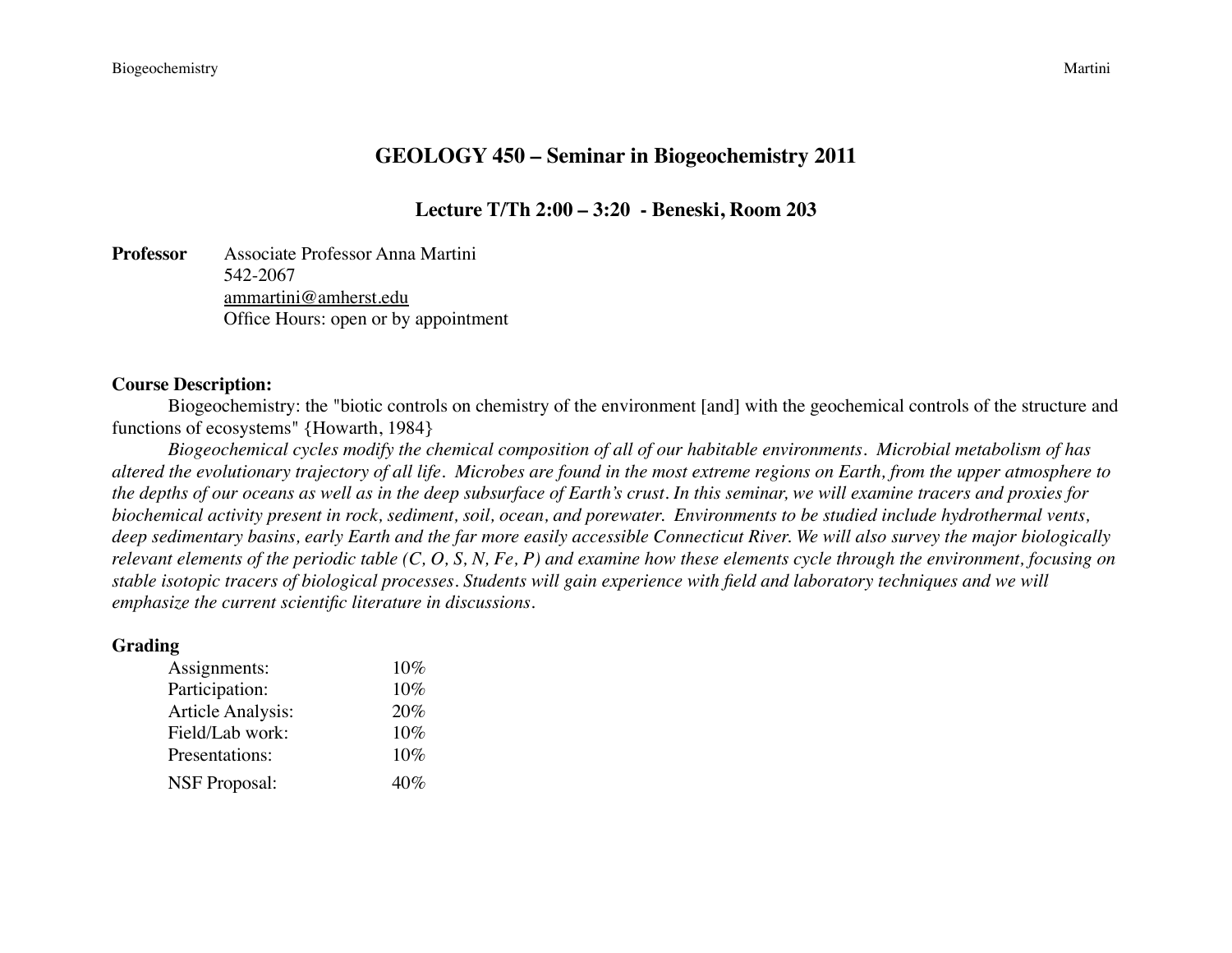| Date: | Topic:                                                              | Assignments:                    | Readings:                                                                        |
|-------|---------------------------------------------------------------------|---------------------------------|----------------------------------------------------------------------------------|
| 9/6   | Intro to Biogeochemistry<br>$O, C, S, P, N, H, \&$ trace elements   |                                 |                                                                                  |
| 9/8   | Isotopes and Biogeochemistry                                        | Reservoir Model                 | Madsen $(2011)$<br><b>USGS</b> website                                           |
| 9/13  | Fractionation & Mixing                                              | <b>Isotope Mixing Model I</b>   | Gonneea et al (2004)                                                             |
| 9/15  | Nitrogen Cycle - Isotopic Examples                                  | <b>Isotope Mixing Model II</b>  | Costanzo et al (2001)<br><b>BGC Chapter (N-Cycling)</b>                          |
| 9/20  | <b>Sulfur Biogeochemistry</b>                                       | <b>Isotope Mixing Model III</b> | <b>BGC Chapter (S-Cycling)</b>                                                   |
| 9/22  | Mixing Examples & Models                                            | <b>Isotope Mixing Model IV</b>  | Ku et al (1999)<br>Vander Zanden (1999)                                          |
| 9/27  | Closed & Open Systems - Detailed Fractionation                      | <b>Isotope Mixing Model V</b>   | Whiticar (1998)<br>Hu and Burdige (2007)                                         |
| 9/29  | Early Earth Primer-The Rise of O2<br>guest lecture-Dr. Steve Petsch |                                 | <b>BGC Chapter (O-cycling)</b><br><b>Kasting (1993)</b><br>Nisbet & Sleep (2001) |
| 10/4  | "The Canfield Ocean" -<br>Journal Club 1                            |                                 | Readings A and B                                                                 |
| 10/6  | "The Canfield Ocean" -<br>Journal Club 2                            |                                 | Readings C and D                                                                 |
| 10/11 | MID-SEMESTER BREAK                                                  |                                 |                                                                                  |
| 10/13 | Summing up the Neoproterozoic-Phanerozoic<br>transition             |                                 |                                                                                  |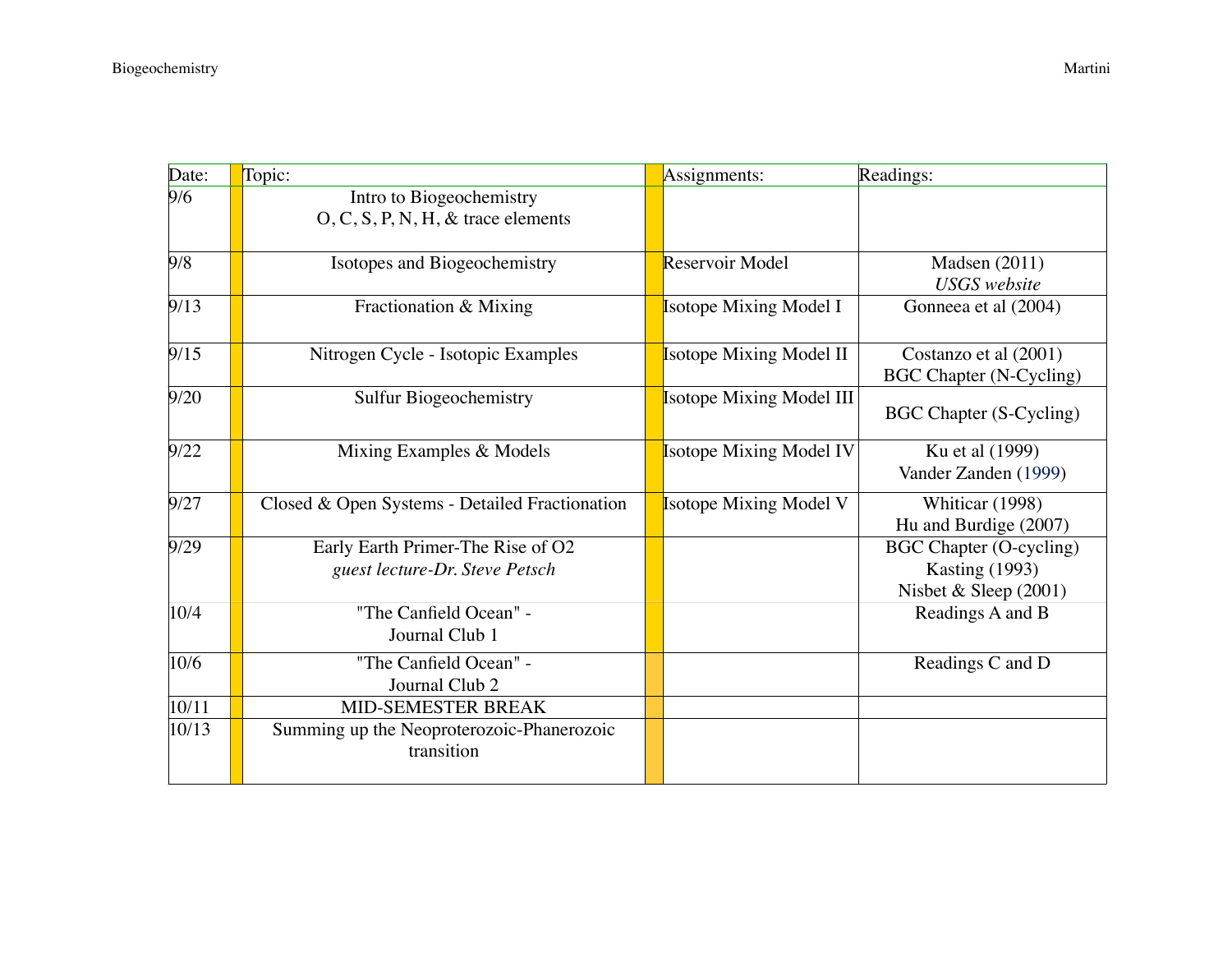| 10/18        | Phosphorous, geology, weathering & soil                         | <b>Canfield Review Due:</b> |                                              |
|--------------|-----------------------------------------------------------------|-----------------------------|----------------------------------------------|
| 10/20        | Journal Club 3                                                  |                             | Vitousek et al (1987)<br>Porder et al (2007) |
| 10/25        | Carbon Cycle                                                    |                             | <b>TBA</b>                                   |
| 10/27        | Journal Club 4                                                  |                             |                                              |
| 11/1         | Geomicrobiology                                                 |                             | <b>TBA</b>                                   |
| 11/3         | Biogeochemistry of the deep-<br>guest lecture-Dr. Steve D'Hondt |                             | <b>TBA</b>                                   |
| 11/4         | GEOLECTURE- UMASS "Biology of the Deep"                         |                             |                                              |
| 11/8         | Journal Club 5                                                  |                             | <b>TBA</b>                                   |
| 11/10        | Hg & microbes                                                   |                             |                                              |
| 11/15        | Journal Club 6                                                  |                             |                                              |
| 11/17        | NSF & Lab (data review)                                         |                             |                                              |
| $11/22 - 24$ | THANKSGIVING BREAK                                              |                             |                                              |
| 11/29        | Review                                                          |                             |                                              |
| 12/1,6,8     | <b>Proposal Presentations</b>                                   |                             |                                              |
| 12/13        | $\overline{\mathcal{E}}$                                        |                             |                                              |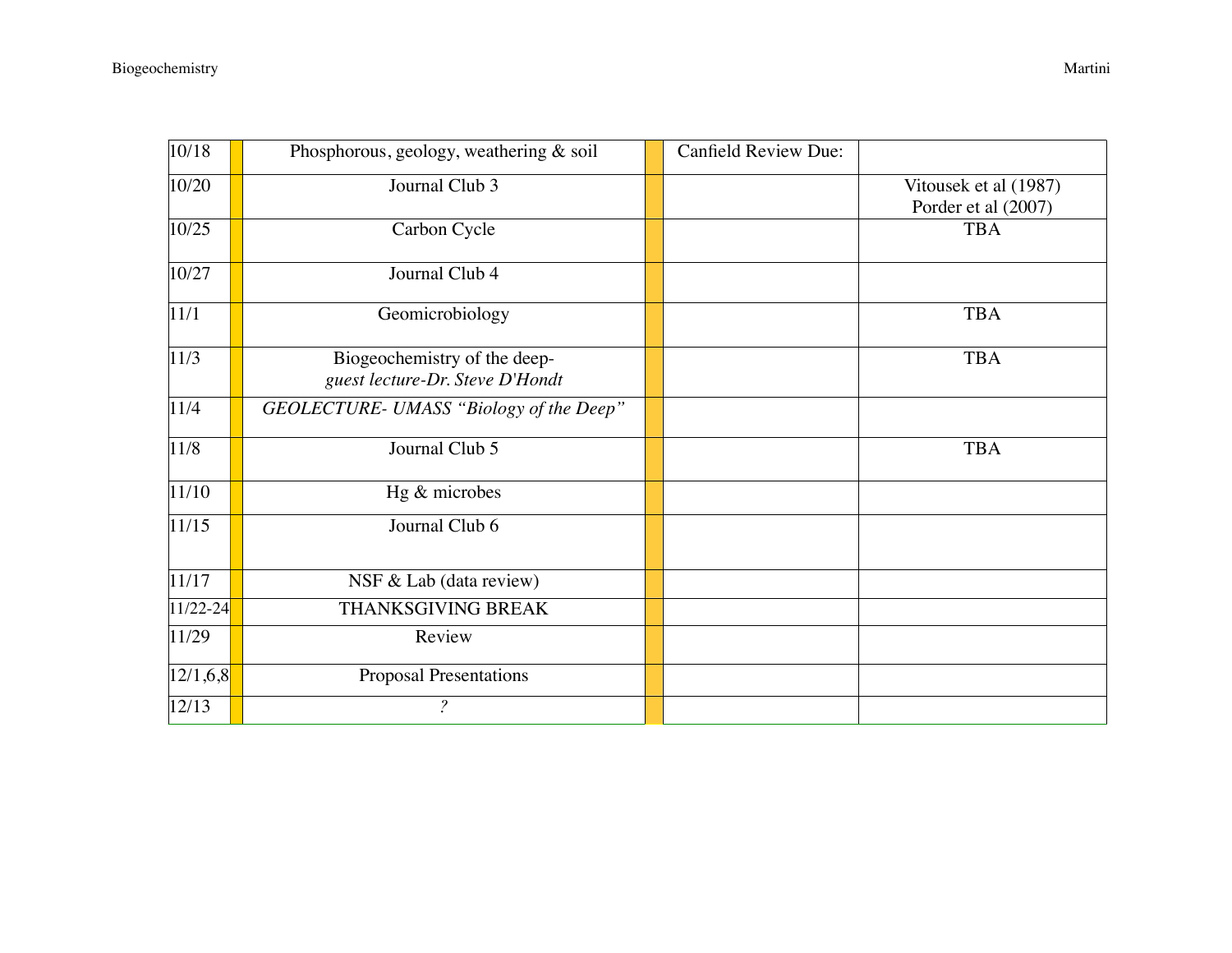## **Field Trip**

On **Sunday, October 2**, we will be going to Hamburg Cove in CT to explore the biogeochemistry of a salt water embayment including sediment coring and water sampling.

# **UMass Geosciences Lecture Series**

On **Friday, November 4** 3:30, you *should* attend a lecture given by D'Hondt UMass entitled "Biology of the Deep".

## **Final Project**

You will write a National Science Foundation style proposal on a research topic of your choice (with a few caveats from me). Deadlines for the project are set throughout the semester, so plan ahead. Your project shall attempt to identify an unresolved scientific question within the field of biogeochemistry and lay out a project that will address it. This is not a term paper in which you simply summarize existing knowledge on a subject. The proposal should include:

- 1. Project summary (1 page). This summary should give the reader a concise statement of the research question and the work that will address it.
- 2. An introduction to the problem, well referenced from the literature (4-5 pages)
- 3. Methods you will employ to address the problem (4-5 pages) including site description, field methods, analytical methods, and final synthesis (modeling, etc.)
- 4. Figures (2-5)
- 5. References no limit, fully referenced in NSF format (guide available on course website)
- 6. Budget (1 page) don't worry about exact dollar amounts but do think through items such as salary, travel, analysis, etc.

Undoubtedly, the most difficult part of this assignment is to propose an original scientific question and not turn this into a typical term paper. Start thinking early, ask for assistance, and remember it might need to be an iterative process before a final grant-justifying request can be accepted (by me, that is). To help keep you on track, here are some deadlines:

10/4 Draft of project summary

I would recommend using a modified outline format. Include a statement of the problem and your proposed solution. List methods to be applied. Don't overemphasize the "background" of your project – focus on your question and work.

11/1 Updated/Edited Project summary and a 1 page outline of full proposal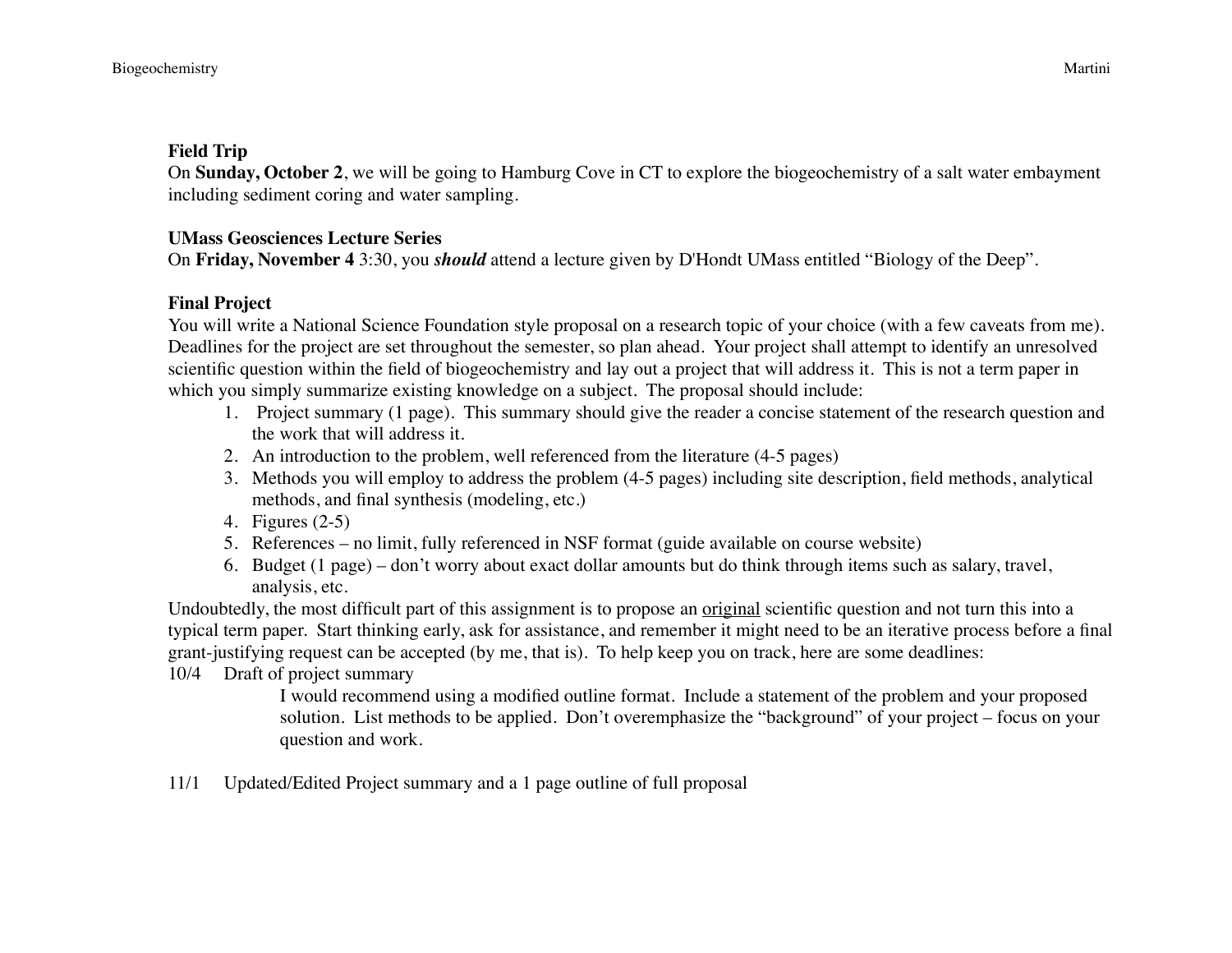Optional: If you turn in a completed proposal (including references, figures, etc) before Thanksgiving week, I will comment on it, grade it, turn it back to you after we return from break, and you can revise it and turn it back in for a final grade.

11/21 Class Presentation. You will present your NSF idea to the class for approximately 15 minutes (10-15 slides MAX!) You will also choose an article from your project for all to read and be able to discuss it after your presentation. Slides must be submitted to me for review/discussion. References need to be uploaded to the class website by (as in before) 11/29 for presentation on 12/1, 12/1 for 12/6, and 12/8 for 12/13.